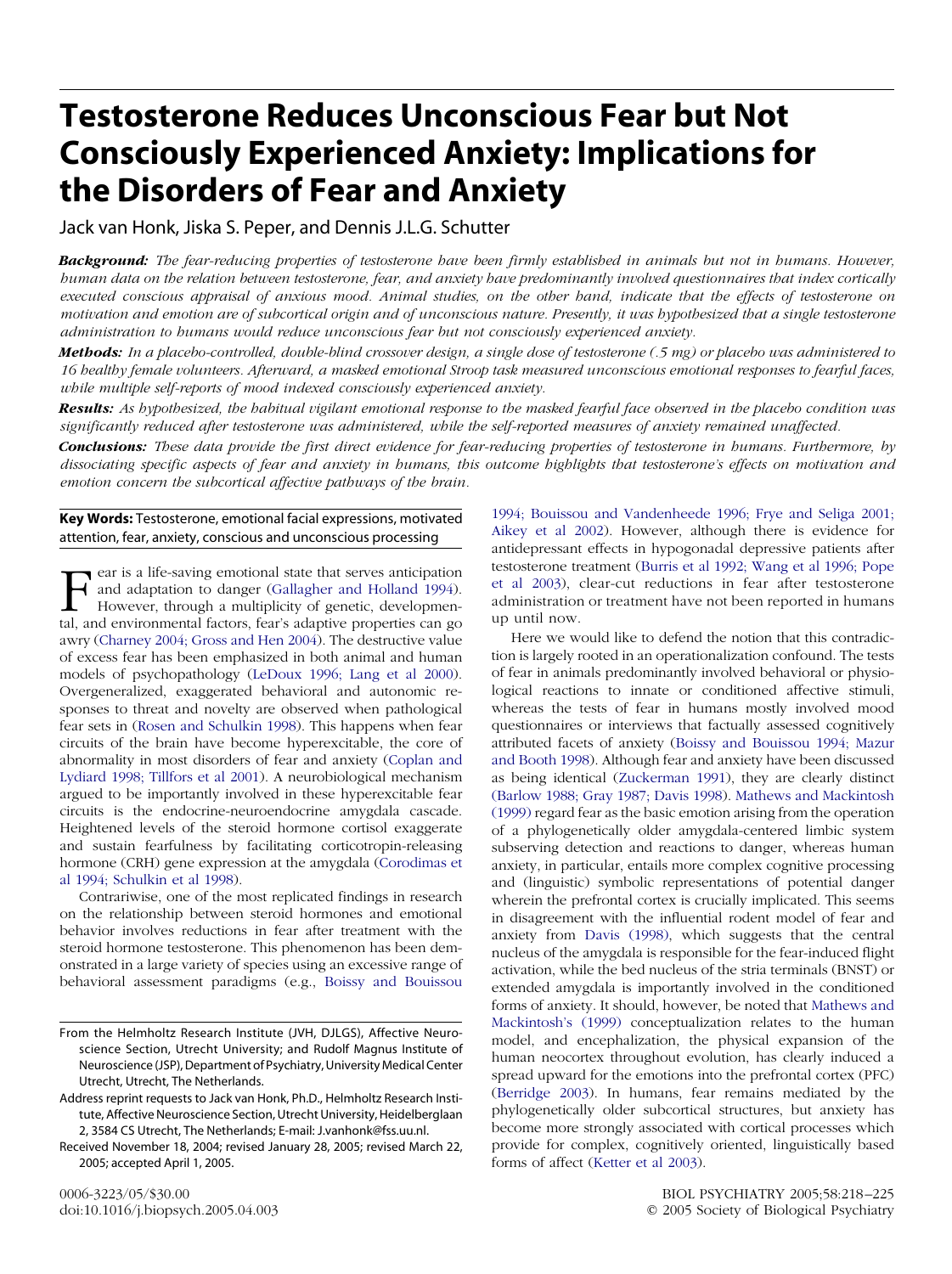Interestingly, data from animal research indicate that testosterone predominantly acts on motivation and emotion by binding to steroid receptive neurons that occupy the amygdaloidcentered nuclei in the limbic system [\(Wood](#page-7-0) 1996; [Schulkin](#page-7-0) 2003). Human research even so suggests a crucial role for the amygdala in the effects of testosterone on emotional processing. In healthy volunteers, a single administration of testosterone induces cardiac accelerative responses to angry facial expressions [\(van](#page-7-0) [Honk](#page-7-0) et al 2001), and it is the central nucleus of the amygdala which innervates brain stem centers controlling heart rate that are crucially involved in motivated attention (Kling and [Brothers](#page-6-0) [1992\)](#page-6-0). In further agreement, vigilant attentional responses to angry faces relate positively to levels of testosterone in males as well as in females (van [Honk](#page-7-0) et al 1999), and recent functional magnetic resonance imaging (fMRI) research has demonstrated that single testosterone administrations to healthy volunteers indeed activate the amygdala in response to angry facial expressions [\(Hermans](#page-6-0) et al 2004).

Given the unmistakable aggression-potentiating properties of testosterone [\(Dabbs](#page-6-0) et al 1987; [Dabbs](#page-6-0) and Morris 1990; [Dabbs](#page-6-0) and [Hargrove](#page-6-0) 1997; [Soler](#page-7-0) et al 2000) and the provoking socially threatening nature of the angry face (van Honk et al [1999\),](#page-7-0) vigilant emotional responses to angry facial expressions after testosterone administration defensibly indicate an increased proneness for aggression (van [Honk](#page-7-0) et al 2001). The androgenic steroid, however, possesses dual-sided, aggression-increasing and fear-reducing, motivational properties. Fearfulness or anxiousness can be indexed in humans by way of vigilant responses to fearful facial expressions [\(Whalen](#page-7-0) et al 1998; [Rauch](#page-7-0) et al 2000; van Honk et al [2002b\).](#page-7-0) The fearful face functions as a danger signal that induces amygdala activation [\(Whalen](#page-7-0) 1998). In defense, exaggerated amygdala activation to masked fearful faces has been demonstrated in posttraumatic stress disorder (PTSD) [\(Rauch](#page-7-0) et al 2000), and anxiety-disordered children show exaggerated amygdala responses to unmasked fearful faces [\(Thomas](#page-7-0) et al [2001\)](#page-7-0).

In sum, testosterone may increase the emotional response to the angry facial expression but it should, given its fear-reducing properties, also reduce the emotional response to the fearful facial expressions.

Presently, unconscious fear was indexed using an emotional Stroop task that applied the backward masking technique and used fearful, happy, and neutral faces as stimuli [\(Esteves](#page-6-0) and Öhman [1993;](#page-6-0) van [Honk](#page-7-0) et al 2001, [2002b\).](#page-7-0) The backward masking technique has elucidated the role of the amygdala in unconscious processing of fearful facial expressions in fMRI research [\(Whalen](#page-7-0) et al 1998; [Rauch](#page-7-0) et al 2000) and highlights subcortical aspects of affective processing through its capability of circumventing higher-order cortical processes [\(Morris](#page-6-0) et al 1999; [van](#page-7-0) [Honk](#page-7-0) et al 2000; [Putman](#page-7-0) et al 2004). These higher-order cortical processes, in the form of consciously experienced anxiety, were presently measured using self-reports of mood and behavioral inhibition [\(Shacham](#page-7-0) 1983; [Spielberger](#page-7-0) 1988; [Carver](#page-6-0) and White [1994\)](#page-6-0), which have not been influenced by single testosterone administration experiments until now [\(Tuiten](#page-7-0) et al 2002; [van](#page-7-0) [Honk](#page-7-0) et al 2001, 2004; [Schutter](#page-7-0) and van Honk 2004; [Schutter](#page-7-0) et al, in [press\)](#page-7-0) except in hours-long priming conditions [\(Tuiten](#page-7-0) et al [2000\)](#page-7-0). Based on theoretical notions and experimental data above, it was hypothesized that in healthy volunteers, a single administration of testosterone compared with placebo would reduce the unconscious emotional response of fear without affecting consciously experienced measures of anxiety.

# **Methods and Materials**

#### **Subjects**

Participants were 16 right-handed, healthy young women, ranging in age from 19 to 26 years. Only women were recruited because the parameters (quantity and time course) for inducing effects in men after a single sublingual administration of testosterone are unknown (cf. [Tuiten](#page-7-0) et al 2000). The testosteroneplacebo testing days were run 2 days apart but both in the early follicular phase of the menstrual cycle when endogenous levels of hormones are low and most stable [\(Bjork](#page-6-0) et al 2001). The women were medication-free but used oral contraceptives. Standardized interviews revealed that the women did not have pituitary or endocrine diseases or a history of substance abuse, psychiatric illness, or neurologic illness. They received a single dose of either testosterone or placebo in a double-blind, randomly assigned, crossover, and within-subject design. Drug samples consisted of either .5 mg of testosterone with cyclodextrins as carrier or placebo (see Tuiten et al 2000 for [details\)](#page-7-0). Subjects were unaware of the aim of the study and received payment for participation. Informed consent was given, and the protocol was approved by the Medical Ethics Committee of the University Medical Center Utrecht in accordance with the Helsinki amendments.

# **Testosterone Administration**

Experimental studies in our laboratory have earlier established the time course of a single sublingual administration of .5 mg testosterone on blood levels and physiological responsivity. Without exception, a tenfold increase in total testosterone was observed (with no changes in plasma globulin) 15 minutes after intake, returning to baseline within 90 minutes. Crucially, however, in these studies, it was repeatedly shown that this single administration of testosterone significantly elevated vaginal pulse amplitude in healthy young women after about 4 hours [\(Tuiten](#page-7-0) et al [2000;](#page-7-0) Tuiten et al 1998, [unpublished](#page-7-0) data; see also van [Honk](#page-7-0) et al [1999](#page-7-0) for the extension of this time course to a salivary testosterone sampling design).

Thus, physiological effects after single sublingual administration of .5 mg testosterone peak 2.5 hours after the testosterone level in the blood has returned to baseline. Note that vaginal pulse amplitude is the only physiological index having a nonhabitual nature, thus allowing multiple measures throughout the day [\(Tuiten](#page-7-0) et al 2000). We have successfully used this time course of effects of testosterone assessed by vaginal pulse amplitude [\(Tuiten](#page-7-0) et al 2000) in human cognitive and emotional research [\(Postma](#page-7-0) et al 2000; [Tuiten](#page-7-0) et al 2002; van [Honk](#page-7-0) et al [2001,](#page-7-0) [2004;](#page-7-0) [Aleman](#page-6-0) et al 2004; [Schutter](#page-7-0) and van Honk 2004, [2005\)](#page-7-0). Presently, the delay of 4 hours between testosteroneplacebo administration and measurement of mood and emotional Stroop performance was therefore again applied.

## **Statistics**

Data were analyzed using nonparametric statistics and binomial tests. The hypotheses were directly tested [\(Cohen](#page-6-0) 1988) using Wilcoxon signed rank tests for related samples. For all tests, a significance level of .05, two-tailed, was applied. One subject was not capable of finishing the second session of the experiment because of insomnia the night before and her data were removed from statistical analyses.

## **Masked Emotional Stroop Task**

A masked emotional Stroop task was employed to index the attentional response to the unseen fearful face. In this task, the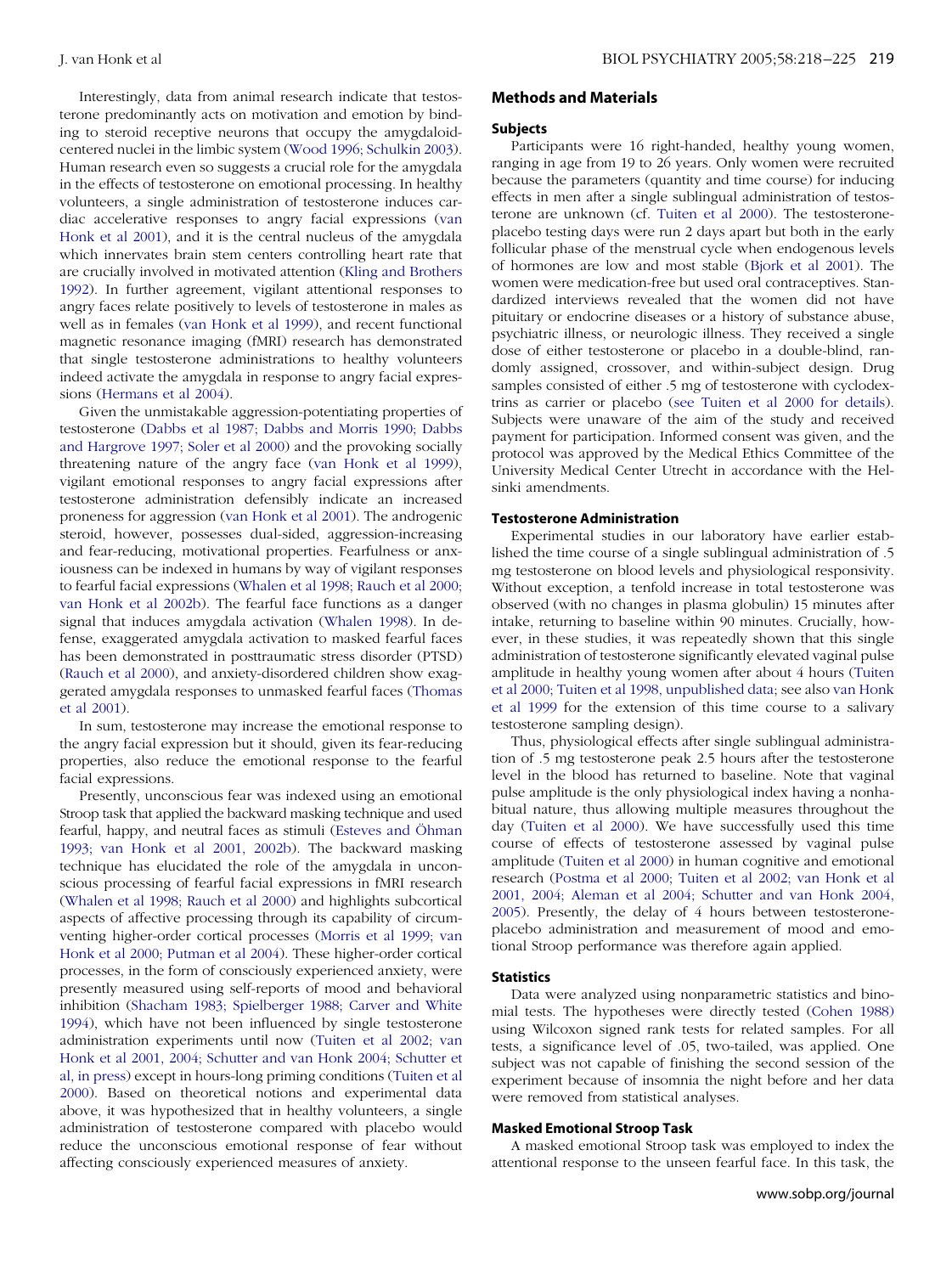

**Figure 1.** The sequence of stimulus presentations and their presentation times in the masked Stroop task.

masked neutral face is used as reference (van [Honk](#page-7-0) et al 1998, [2002b\),](#page-7-0) and with respect to the unseen happy faces, it was explored whether testosterone might negatively influence their attentional processing, since reversed correlations between testosterone and positive facial expressions have been found using electromyography [\(Dabbs](#page-6-0) 1997) and in observer-rated natural conditions [\(Cashdan](#page-6-0) 1995). The present emotional Stroop task requires participants to name as quickly as possible the color of pictures of fearful, happy, and neutral facial expressions. Our stimuli were taken from the Ekman and [Friesen](#page-6-0) (1976) *Pictures of Facial Affect.* In the applied masked emotional Stroop task, a fixation point is shown for 750 milliseconds, followed by the target stimulus (a neutral, happy, or fearful face) presented for 14 milliseconds, before being replaced by a masking stimulus, with target and masked both colored red, green, or blue and presented on a 70 Hz computer screen at a distance of 110 cm at eye level. Masking stimuli were randomly cut, reassembled, and re-photographed pictures of faces. For optimizing stress-related workload, a fast externally paced version of the task [\(Renaud](#page-7-0) and [Blondin](#page-7-0) 1997) was used with a termination of mask display after 300 milliseconds, approximating the minimum in observed vocal response initiations in this task (see Figure 1). Forty neutral, 40 happy, and 40 fearful faces were presented in random order with the restriction that the same color was never repeated more than twice consecutively. The intertrial interval randomly varied between 1500 and 2500 milliseconds.

Dependent measures in the task are attentional bias scores (i.e., the mean individual color-naming latencies of fearful or happy faces minus the individual mean color-naming latencies on neutral faces) (van Honk et al [2002b\).](#page-7-0) Positive attentional bias scores result from slower color-naming responses to emotional compared with neutral stimuli and indicate a vigilant emotional response, whereas the negative attentional bias score results from faster color-naming responses to emotional faces compared with neutral stimuli and indicate an avoidant emotional response [\(Williams](#page-7-0) et al 1996). Finally, cognitive performance in terms of overall task performance can be computed by collapsing all data into total color-naming scores independent of expression [\(van](#page-7-0) Honk et al 2000, [2003a\).](#page-7-0)

#### **Threshold Control**

Subliminal thresholds were controlled by subjective and objective awareness checks. Both these checks were performed after each session. The subjective check was a simple interview asking the subjects whether they had recognized the emotional valence of the faces that were displayed before the masks (cf. [Whalen](#page-7-0) et al 1998; [Sheline](#page-7-0) et al 2001). The objective check was a three-alternative forced-choice (3AFC) fear-happy-neutral recognition check, using the fearful, happy, and neutral facial expressions. In this 3AFC, a random set of 60 masked faces was shown to the subjects. In advance, subjects were explicitly told that the set contained 20 neutral, 20 happy, and 20 fearful faces and were instructed to indicate (or guess), by pushing a button, whether the presented picture was a fearful, happy, or neutral emotional expression (see [Kemp-Wheeler](#page-6-0) and Hill 1988 for the rationale behind this [instruction\)](#page-6-0). Note that both these subjective and objective checks control for awareness of crucial stimulus quality in the emotional Stroop task: emotional valence [\(Van](#page-7-0) Selst and [Merikle](#page-7-0) 1993). Moreover, since emotion is the stimulus quality most easily processed, the presently applied 3AFC check is the most conservative awareness check conceivable [\(Wells](#page-7-0) and [Mathews](#page-7-0) 1994).

## **Anxiety Questionnaires**

For indexing a broad spectrum of self-experienced anxiety, three different questionnaires were used. These included a five-item measure of cognitive anxiety drawn from the Spielberger State-Trait Anxiety Inventory (STAI) [\(Schutter](#page-7-0) et al 2001; [Spielberger](#page-7-0) 1988) and the tension-anxiety measure taken from the shortened Profile of Mood States (POMS) [\(Shacham](#page-7-0) 1983). Since slight but pertinent changes in mood in normal subjects may be concealed when using standard scales (Bond and Lader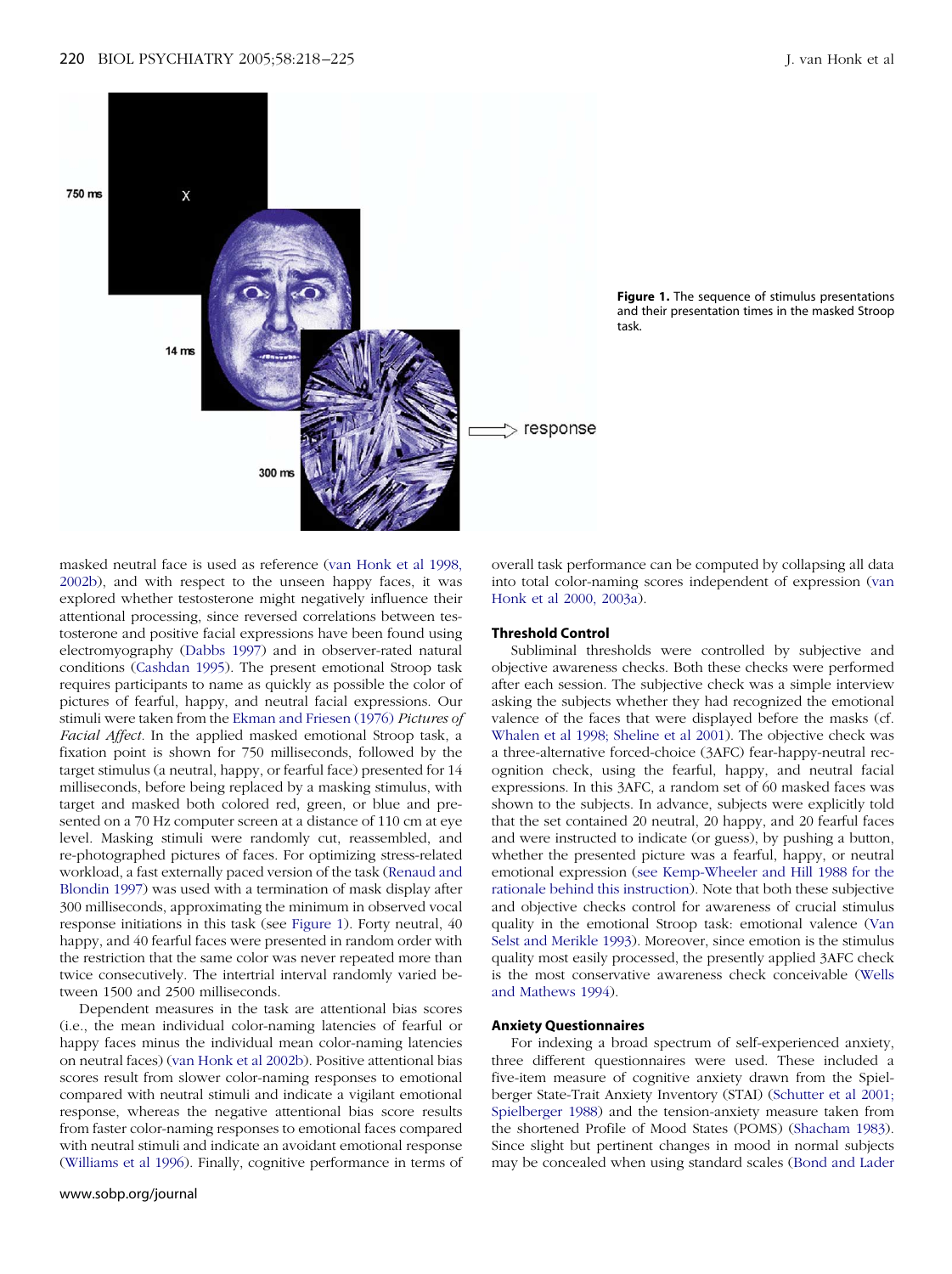<span id="page-3-0"></span>

Figure 2. Mean attentional bias scores (i.e., response latencies for the masked fearful faces minus response latencies for masked neutral faces) and SEM in milliseconds (ms) differ significantly between the testosterone and the placebo conditions ( $p = .015$ ) **(A)** and raw response latencies show that the vigilant attentional response to unconscious fear in the placebo condition (i.e., higher response latencies to masked fearful as compared with masked neutral faces in milliseconds;  $p < .03$ ) completely disappear after testosterone is administered **(B)**.

[1974;](#page-6-0) [Norris](#page-6-0) 1971), for the cognitive and the tension anxiety measures, visual analogue scales were used to enhance sensitivity [\(Schutter](#page-7-0) et al 2001; van Honk et al 1999, [2003a\).](#page-7-0) Finally, to assess possible short-term changes in Gray's [\(1987\)](#page-6-0) anxiety paradigm of behavioral inhibition, a state version of [Carver](#page-6-0) and White [\(1994\)](#page-7-0) Behavioral Inhibition Scale (BIS) was administered.

# **Results**

## **Awareness Checks**

There was no evidence of recognition of emotional valence during masked presentation by subjective check. For analyzing subjects' performance on the objective check, we initially scrutinized possible effects of Order and Drug to see whether repeated measuring or testosterone had influenced perceptual thresholds in any way. There was no evidence for Order  $[Z(1,15)]$  $-.22$ ; ns] and Drug  $[Z(1,15) = -.13$ ; ns] having the slightest effect on perceptual performance. This allowed us to collapse the performance measures of the subjects over both occasions and run binomial tests over 120 trials to reduce the chance of type 2 errors. Although subjectively reporting no awareness, two individuals' level of recognition on the objective tests reached significance ( $p = .015$ ; 43% correct, and  $p = .035$ ; 41% correct), against the chance performance of 33.3% on the 3AFC. These subjects were removed from further analyses.

## **Unconscious Fear**

**Data Reduction Emotional Stroop Task.** Attentional bias scores were computed by subtracting the individual mean color naming latencies for neutral faces from the individual mean color naming latencies for both emotional faces (van [Honk](#page-7-0) et al

[2002b\).](#page-7-0) Next, the crucial hypothesis was tested by comparing the resulting bias scores for fearful expressions between the placebo and the testosterone conditions by means of Wilcoxon signed rank tests, followed by the same analysis for the happy expressions.

**Masked Fearful Facial Expression.** The crucial placebo-testosterone comparison for the attentional bias scores of the unseen fearful facial expressions was significant  $[Z(1,13) = -2.4;$  $p = .015$ . To further scrutinize these findings, we looked into the raw color naming latencies for fearful and neutral faces. In the placebo condition, a significant bias in attention was observed for the unseen fearful facial expression  $[Z(1,13) = 2.13; p < .03]$ , which completely disappeared after testosterone administration  $[Z(1,13) = -.10;$  ns]. This testosterone-induced loss of attentional bias for masked facial threat illustrates the reduction in unconscious fear that concurs to our primary hypothesis (see Figure 2A for the effect on basis of attentional bias scores and Figure 2B for how this relates to the raw color naming scores).

**Masked Happy Facial Expression.** As can be seen from [Figure](#page-4-0) 3, the attentional bias scores for the unseen happy facial expressions were somewhat reduced after testosterone administration (compared with placebo); this change was in no way significant  $[Z(1,13) = -.73;$  ns]. Furthermore, neither in the placebo nor in the testosterone condition was there significant biased attention for the unseen happy faces when these were compared with the neutral faces  $[Z(1,13) = 1.57;$  ns] and  $[Z(1,13) =$ .66; ns].

**Cognitive Performance.** [Figure](#page-4-0) 4 shows that overall performance (i.e., independent of emotional valence) did not differ between the drug (557 milliseconds) and the placebo conditions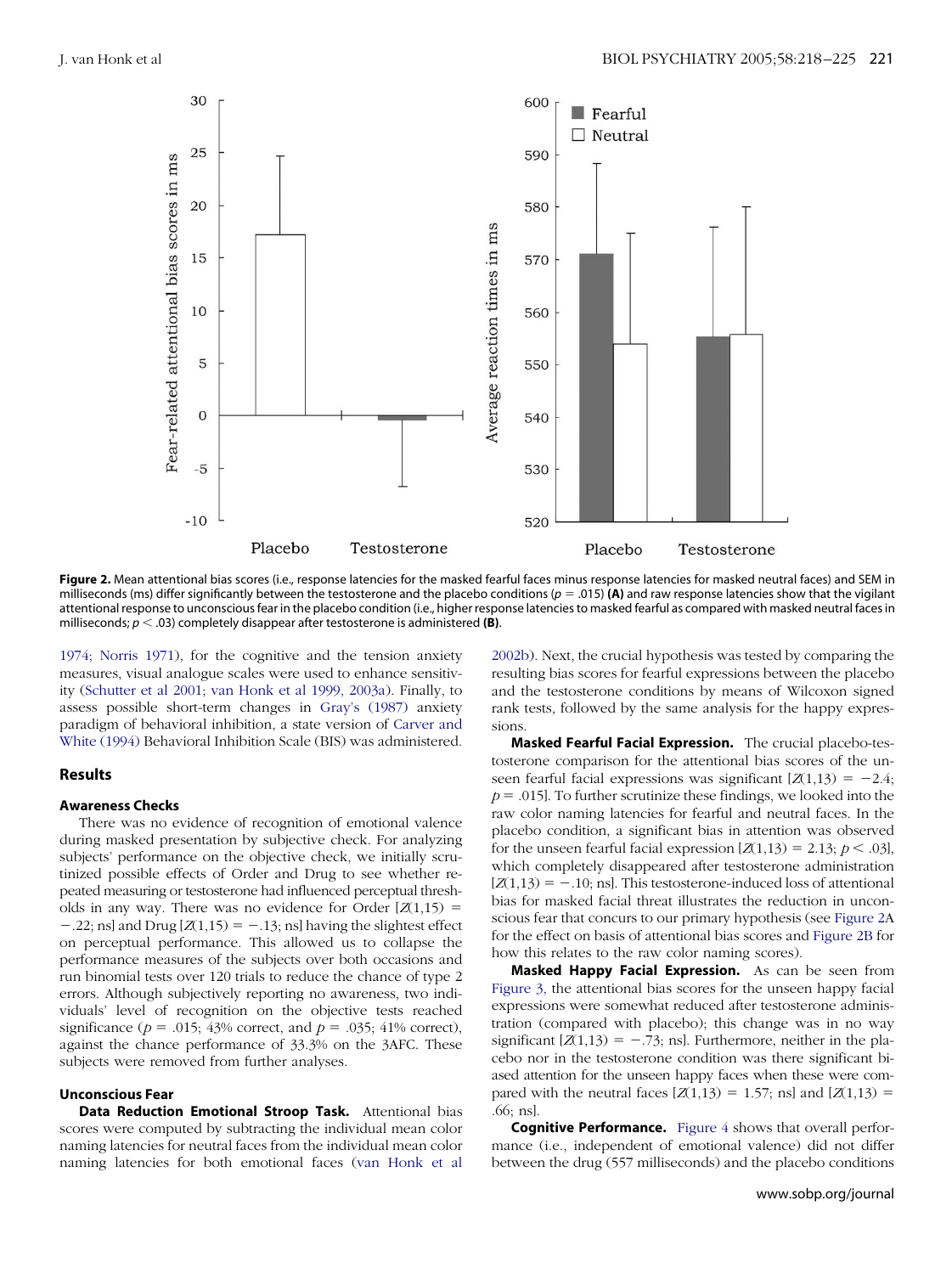<span id="page-4-0"></span>

Figure 3. Mean attentional bias scores (i.e., response latencies for the masked happy faces minus response latencies for masked neutral faces) and SEM in milliseconds (ms) for the testosterone and the placebo conditions **(A)** and raw response latencies for neutral and happy faces in milliseconds (ms) in the placebo and the testosterone conditions **(B)**.

 $(564 \text{ milliseconds}) [Z(1,13) = -.35; \text{ns}]$ . This strongly argues for the present drug-induced changes in attentional bias scores for fearful faces being motivationally driven, because cognitively driven changes in these attentional bias scores involve conscious



**Figure 4.** Overall raw response latencies (i.e., neutral, happy, and fearful faces collapsed) in milliseconds (ms) do not differ between the placebo and the testosterone conditions.

countercontrol mechanisms that work by effortful suppression and are usually accompanied by an overall increase in colornaming speed (see van [Honk](#page-7-0) and De Haan 2001; [Williams](#page-7-0) et al [1996\)](#page-7-0).

# **Consciously Experienced Anxiety**

**Behavioral Inhibition.** There were no differences in selfreported behavioral inhibition between the placebo and the testosterone conditions  $[Z(1,13) = -1.0;$  ns].

**Tension Anxiety.** The POMS subscale for tension-anxiety also did not differ significantly between the placebo and the testosterone conditions  $[Z(1,13) = -1.4;$  ns].

**Cognitive Anxiety.** The analysis for the selected items of cognitive anxiety from the STAI showed no differences  $[Z(1,13)] =$ -.17; ns] between the placebo and the testosterone conditions. [Figure](#page-5-0) 5 shows the findings on self-reported anxiety and behavioral inhibition in the testosterone and the placebo conditions.

# **Discussion**

The present study investigated the effects of testosterone on emotional responses to unconsciously processed fearful faces and consciously experienced states of anxiety. Concurring with fMRI and repetitive transcranial magnetic stimulation (rTMS) findings in healthy volunteers that involved emotional responses to unseen facial threat [\(Whalen](#page-7-0) et al 1998; van Honk et al [2002a\),](#page-7-0) a vigilant emotional response to the masked fearful facial expression was observed after placebo administration [\(Figure](#page-3-0) 2B). Crucially, however, as hypothesized, testosterone significantly decreased the unconscious emotional response to fear [\(Figure](#page-3-0) [2A](#page-3-0)) without influencing the conscious measures of anxiety [\(Figure](#page-5-0) 5). The observation of reduced attention to fearful danger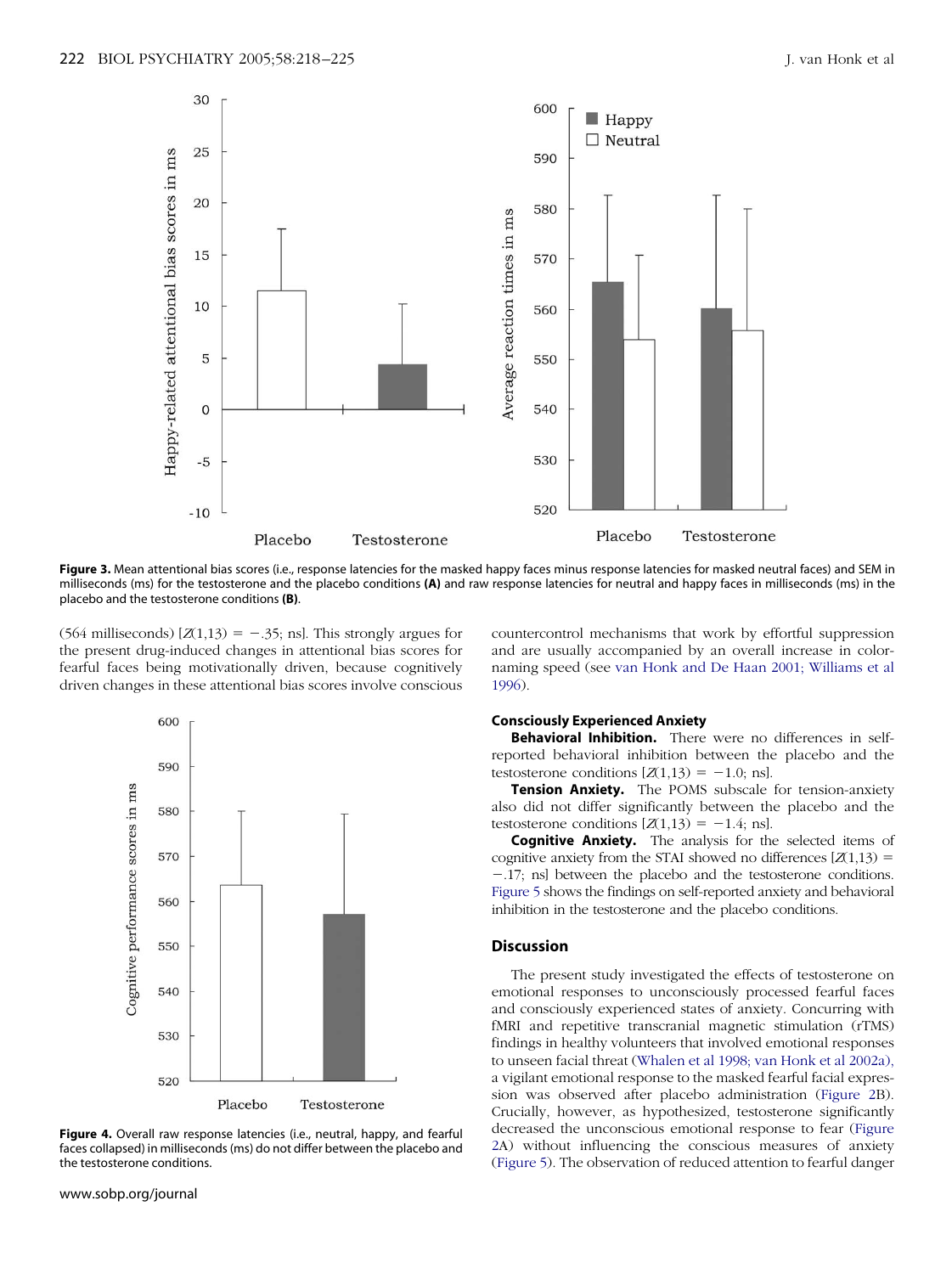<span id="page-5-0"></span>

**Figure 5.** The consciously experienced measures of anxiety after testosterone and placebo administration (all effects nonsignificant).

signals fits the dual-sided motivational properties of testosterone mentioned in the introduction, because it not only suggests reductions in the fear paradigm of punishment sensitivity but also points at a more risky behavioral strategy that leaves room for attending to rewarding aspects of the environment [\(Arnett](#page-6-0) [1997;](#page-6-0) Boissy and [Bouissou](#page-6-0) 1994; van [Honk](#page-7-0) et al 2004; van [Honk](#page-7-0) and [Schutter,](#page-7-0) in press-a). Furthermore, the motivational change corroborates with recent testosterone-induced changes in decision-making strategies on the Iowa Gambling Task, which clearly indicates a shift from punishment toward reward sensitivity [\(van](#page-7-0) Honk et al [2004\).](#page-7-0) Given the characteristics of the Iowa Gambling Task (see [Bechara](#page-6-0) et al 1994), a shift from punishment to reward sensitivity leads to more risky disadvantageous decisions. Since our earlier work indicated that the steroid hormone cortisol has motivational properties opposite to testosterone on measurements of punishment and reward (van Honk and De Haan [2001\),](#page-7-0) it was hypothesized that elevated levels of cortisol would be associated with more *advantageous* decisions on the Iowa Gambling Task, which was confirmed (van Honk et al [2003b\).](#page-7-0)

The mutually antagonistic properties of the hormones cortisol and testosterone have been observed not only on the psychobiological but also on the neurobiological level. This starts off with the mutually inhibitory functional connection between the hypothalamic-pituitary-adrenal (HPA) and hypothalamic-pituitarygonadal (HPG) axes (Viau [2002\)](#page-7-0). Cortisol suppresses the activity of the HPG axis at all its levels, diminishes the production of testosterone, and inhibits the action of testosterone at the target tissues [\(Johnson](#page-6-0) et al 1992; [Tilbrook](#page-7-0) et al 2000). Testosterone, in its turn, inhibits the stress-induced activation of the HPA axis at the level of the hypothalamus (Viau and [Meaney](#page-7-0) 1996; [Viau](#page-7-0) [2002\).](#page-7-0) Crucially, in one of their core action mechanisms, these steroid hormones bind to amygdala-centered, steroid-responsive neuronal networks [\(Wood](#page-7-0) 1996) that regulate and facilitate neuropeptide gene expression. On the behavioral level, animal data show that testosterone elevates vasopressin gene expression at the amygdala, thereby increasing the likelihood for behavioral approach [\(Schulkin](#page-7-0) 2003). Cortisol, on the other hand, increases amygdaloid CRH gene expression, which promotes behavioral withdrawal [\(Thompson](#page-7-0) et al 2004). Human neuroimaging data are in concordance with the above by showing increased amygdala activation after testosterone administration in healthy volunteers when confronted with the angry facial expression [\(Her](#page-6-0)[mans](#page-6-0) et al 2004), indicating an enhanced tendency for aggressive approach (van [Honk](#page-7-0) et al 2001) that probably involves a reward-associated, testosterone-vasopressin endocrine-neuroendocrine cascade [\(Schulkin](#page-7-0) 2003).

The predominantly unconscious affective processing properties of cortisol and testosterone (van [Honk](#page-7-0) et al 1998, [2000,](#page-7-0) [2003a,](#page-7-0) 2004; [Schutter](#page-7-0) et al, in press) seem to find their conscious manifestation when one applies single sessions of rTMS over the left and the right PFC in healthy volunteers. Repetitive transcranial magnetic stimulation is a technique capable of changing emotional processing by targeting cortical primary sites [\(Wasser](#page-7-0)mann and [Lisanby](#page-7-0) 2001), and transient changes in affective processing after rTMS over left and right PFC have repeatedly been evidenced in our laboratory for conscious but not unconscious measures of emotion [\(D'Alfonso](#page-6-0) et al 2000; [Schutter](#page-7-0) et al [2001;](#page-7-0) van [Honk](#page-7-0) and De Haan 2001; van Honk et al [2002a\)](#page-7-0).

It should be noted that the presently proposed rather strict division between unconscious and conscious emotional processing levels primarily functions as a heuristic framework (van [Honk](#page-7-0) and De [Haan](#page-7-0) 2001; van Honk and [Schutter,](#page-7-0) in press-a) that adds explanatory value to recommendations for clinical applications that combine cortical/top-down and subcortical/bottom-up approach in the treatment of psychopathology [\(Mayberg](#page-6-0) et al 1999; [Goldapple](#page-6-0) et al 2004). Furthermore, the labeling of the presently applied unconscious and conscious measures as fear and anxiety restricts itself to the specific measures taken, since unconscious and conscious processes do not define fear and anxiety in an absolute manner. Also, these findings do not imply that testosterone reduces fear and not anxiety but only that testosterone's effects dissociate between the unconditioned response to the masked fear face and self-reported anxiety. Research in our laboratory that applies effects of testosterone on the fear-potentiated startle [\(Grillion](#page-6-0) and Baas 2004) may provide for further insights into which aspects of fear and anxiety are influenced by testosterone.

Interestingly, a recently proposed endocrine dual-systems approach [\(Viau](#page-7-0) 2002) may, in particular, be suitable for establishing balanced motivation and emotion in a bottom-up manner. This dual-systems approach works by monitoring, manipulating, and controling the activity of the HPA and the HPG axes under the assumption that manipulation of one of the endocrine axes influences the other (Viau and [Meaney](#page-7-0) 1996; Viau [2002\)](#page-7-0) and that they constitute a unitary motivational-emotional system in quest for emotional homeostasis (van Honk and [Schutter,](#page-7-0) in press-a, in [press-b\).](#page-7-0) Furthermore, in the light of the present observation that testosterone-induced reductions in unconscious fear do not need to be related to changes in consciously experienced anxiety, the clinical efficacy of this dual-systems approach may depend on the combined application with treatment approaches that target the PFC as primary site, cognitive behavior therapy (CBT), or rTMS [\(Goldapple](#page-6-0) et al 2004; [Wassermann](#page-7-0) and Lisanby 2001).

In conclusion, the present data provide the first direct evidence for fear-reducing effects of testosterone in humans. Given the null findings on consciously reported anxiety, this finding provides further support for the notion that, at the outset, testosterone influences unconscious but not conscious aspects of approach- and withdrawal-related emotion [\(Tuiten](#page-7-0) et al 2002; [Schutter](#page-7-0) et al, in press; [Schutter](#page-7-0) and van Honk 2004; van [Honk](#page-7-0) et al [2001,](#page-7-0) 2004; [Hermans](#page-6-0) et al 2004). Considering the causal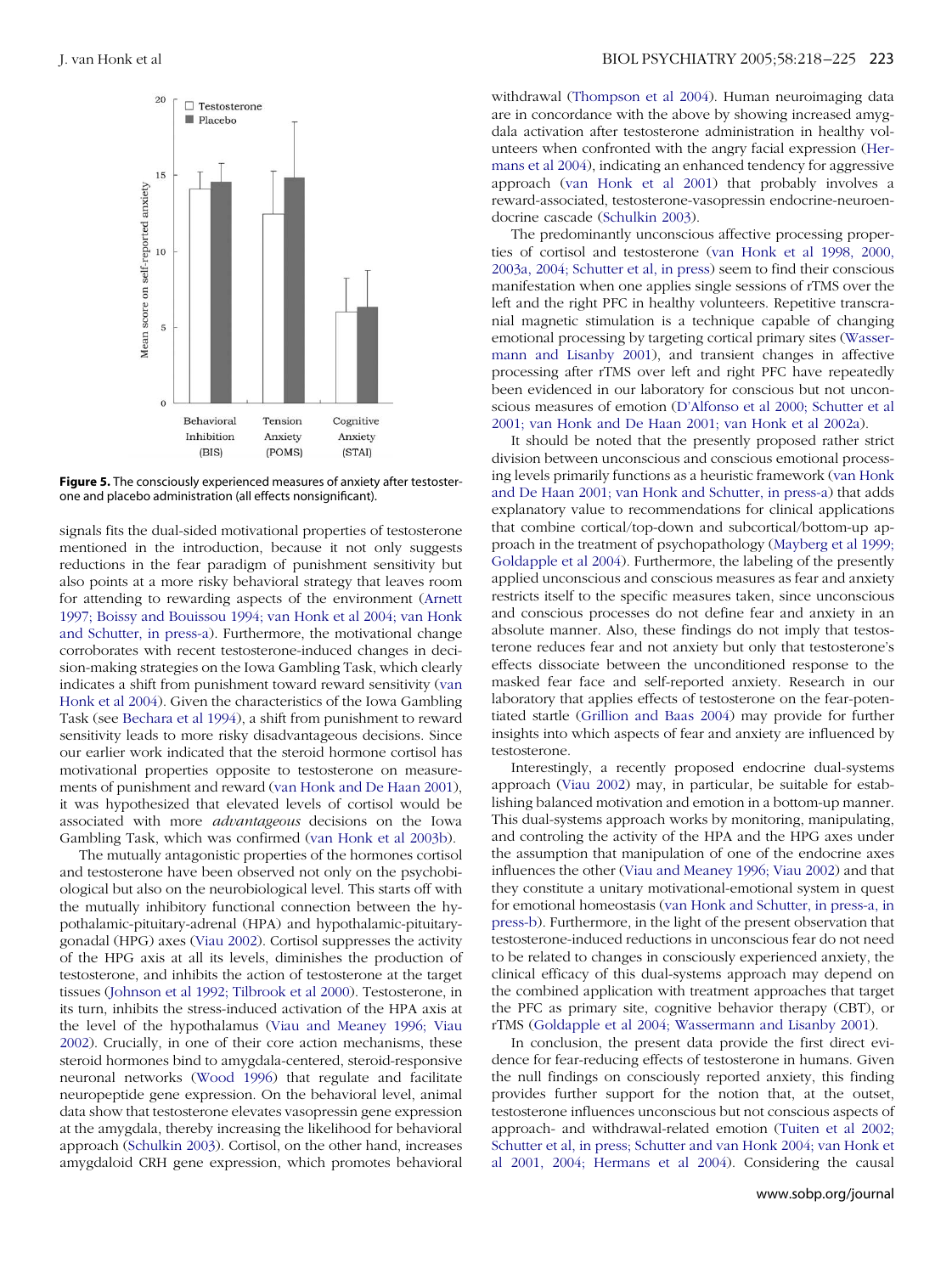<span id="page-6-0"></span>evidence now gathered by endocrine and rTMS research, the thesis that consciously appraised emotion depends predominantly on the cortically implemented cognitive brain circuits, whereas unconscious emotion relies on the densely hormonally innervated subcortical affective pathways of the brain, seems all but indisputable (for reviews see McClelland et al 1989; [van](#page-7-0) [Honk](#page-7-0) and De Haan 2001; van [Honk](#page-7-0) et al 2004; van [Honk](#page-7-0) and [Schutter,](#page-7-0) in press-a).

Destructive top-down biases have been emphasized in extreme forms of anxiety, while dysfunctional fear seems related to attentional biases for threat that have been primed bottom-up in very early states of information processing (Berntson et al 2003). Future research needs to establish whether Viau's [\(2002\)](#page-7-0) bottom-up dual-systems approach with respect to the HPA and HPG axes might have clinical applicability in the psychopathologies of fear and anxiety, in particular when combined with top-down cortically based approaches such as CBT and rTMS.

*Jack van Honk and Dennis JLG Schutter were supported by Innovational Research Grants from the Netherlands Organization for Scientific Research (NWO), (# 016-005-060) and (# 451-04-070), respectively.*

- Aikey JL, Nyby JG, Anmuth DM, James PJ (2002): Testosterone rapidly reduces anxiety in male house mice (Mus musculus). *Horm Behav* 42:448 – 460.
- Aleman A, Bronk E, Kessels RPC, Koppeschaar HPF, van Honk J (2004): A single administration of testosterone improves visuospatial ability in young women. *Psychoneuroendocrinology* 290:612– 617.
- Arnett PA (1997): Autonomic responsivity in psychopaths: A critical review and theoretical proposal. *Clin Psychol Rev* 17:903–936.
- Barlow DH (1988): *Anxiety and Its Disorders: The Nature and Treatment of Anxiety and Panic.* New York: Guilford Press.
- Bechara A, Damasio AR, Damasio H, Anderson SW (1994): Insensitivity to future consequences following damage to the human prefrontal cortex. *Cognition* 50:7–15.
- Berntson GG, Cacioppo JT, Sarter M (2003): In the generation and regulation of affective experience. In: Davidson RJ, Scherer KR, Goldsmith HH, editors. *Handbook of Affective Sciences*. New York: Oxford University Press, 1105–1116.
- Berridge KC (2003): Comparing the emotional brains of humans and other animals. In: Davidson RJ, Scherer KR, Goldsmith HH, editors.*Handbook of Affective Sciences*. New York: Oxford University Press, 25–51.
- Bjork JM, Moeller FG, Dougherty DM, Swann AC (2001): Endogenous plasma testosterone levels and commission errors in women: A preliminary report. *Physiol Behav* 73:217–221.
- Boissy A, Bouissou MF (1994): Effects of androgen treatment on behavioral and physiological responses of heifers to fear-eliciting situations. *Horm Behav* 28:66 – 83.
- Bond A, Lader M (1974). The use of analogue scales in rating subjective feelings. *Br J Med Psychol* 80:1– 46.
- Bouissou MF, Vandenheede M (1996): Long-term effects of androgen treatment on fear reactions in ewes. *Horm Behav* 30:93–99.
- Burris AS, Banks SM, Carter CS, Davidson JM, Sherins RJ (1992): A long-term, prospective study of the physiologic and behavioral effects of hormone replacement in untreated hypogonadal men. *J Androl* 13:297–304.
- Carver CS, White TL (1994): Behavioral inhibition, behavioral activation, and affective responses to impending reward and punishment: The BIS/BAS scales. *J Pers Soc Psychol* 67:319 –333.
- Cashdan E (1995): Hormones, sex, and status in women. *Horm Behav* 29: 354 –366.
- Charney DS (2004): Psychobiological mechanisms of resilience and vulnerability: Implications for successful adaptation to extreme stress. *Am J Psychiatry* 161:195–216.
- Cohen J(1988): *Statistical Power Analysisfor the Behavioral Sciences.*Hillsdale, NJ: Lawrence Erlbaum.
- Coplan JD, Lydiard RB (1998): Brain circuits in panic disorder. *Biol Psychiatry* 44:1264 –1276.

Corodimas KP, LeDoux JE, Gold PW, Schulkin J (1994): Corticosterone potentiation of conditioned fear in rats. *Ann N Y Acad Sci* 746:392–393.

- Dabbs JM (1997): Testosterone, smiling, and facial appearance. *J Nonverbal Behav* 21:45–55.
- Dabbs JM, Hargrove MF (1997): Age, testosterone, and behavior among female prison inmates. *Psychosom Med* 59:477– 480.
- Dabbs JM, Morris R (1990): Testosterone, social class, and antisocial behavior in a sample of 4,462 men. *Psychol Sci* 1:209 –211.
- Dabbs JM Jr, Frady RL, Carr TS, Besch NF (1987): Saliva testosterone and criminal violence in young adult prison inmates. *Psychosom Med* 49: 174 –182.
- D'Alfonso A, van Honk J, Hermans EJ, Postma A, De Haan E (2000): Laterality effects in selective attention to threat after repetitive transcranial magnetic stimulation at the prefrontal cortex infemale subjects.*Neurosci Lett* 280:195–198.
- Davis M (1998): Are different parts of the extended amygdala involved in fear versus anxiety? *Biol Psychiatry* 44:1239 –1247.
- Ekman P, Friesen W (1976): *Pictures of Facial Effect.* Palo Alto, CA: Consulting Psychologist Press.
- Esteves F, Öhman A (1993): Masking the face: Recognition of emotional facial expressions as a function of the parameters of backward masking. *Scand J Psychol* 34:1–18.
- Frye CA, Seliga AM (2001): Testosterone increases analgesia, anxiolysis, and cognitive performance of male rats. *Cogn Affect Behav Neurosci* 1:371– 381.
- Gallagher M, Holland PC (1994): The amygdala complex: Multiple roles in associative learning and attention. *Proc Natl Acad SciUSA* 91:11771– 11776.
- Goldapple K, Segal Z, Garson C, Lau M, Bieling P, Kennedy S, et al (2004): Modulation of cortical-limbic pathways in major depression: Treatmentspecific effects of cognitive behavior therapy. *Arch Gen Psychiatry* 61:  $34 - 41$ .
- Gray JA (1987): *The Psychology of Fear and Stress.* New York: Cambridge University Press.
- Grillion C, Baas J (2004): A review of the modulation of the startle reflex by affective states and its application in psychiatry. *Clin Neurophysiol* 114: 1557–1579.
- Gross C, Hen R (2004): The developmental origins of anxiety. *Nat Rev Neurosci* 5:545–552.
- Hermans EJ, Ramsey N, Tuiten A, van Honk J (2004): The amygdala and anger: Responses to angry facial expressions after administration of a single dose of testosterone. *Hum Brain Mapp* 23:S188.
- Johnson EO, Kamilaris TC, Chrousos GP, Gold PW (1992): Mechanisms of stress: A dynamic overview of hormonal and behavioral homeostasis. *Neurosci Biobehav Rev* 16:115–130.
- Kemp-Wheeler SM, Hill AB (1988): Semantic priming without awareness: Some methodological considerations. *Q J Exp Psychol A* 40:671– 692.
- Ketter TA, Wang PW, Lembke A, Sachs N (2003): Physiological and pharmacological induction of affect. In: Davidson RJ, Scherer KR, Goldsmith HH, editors. *Handbook of Affective Sciences.* New York: Oxford University Press, 930 –962.
- Kling AS, Brothers LA (1992): The amygdala and social behavior. In: Aggleton JP, editor. *The Amygdala.* NewYork: Wiley Liss, 353–377.
- Lang PJ, Davis M, Öhman A (2000): Fear and anxiety: Animal models and human cognitive psychophysiology. *J Affect Disord* 61:137–159.
- LeDoux JE (1996): *The Emotional Brain.* New York: Simon & Schuster.

Mathews A, Mackintosh BA (1999): Cognitive model of selective processing in anxiety. *Cognit Ther Res* 22:539 –560.

- Mayberg HS, Liotti M, Brannan SK, McGinnis S, Mahurin RK, Jerabek PA, et al (1999): Reciprocal limbic-cortical function and negative mood: Converging PET findings in depression and normal sadness. *Am J Psychiatry* 156:675– 682.
- Mazur A, Booth A (1998): Testosterone and dominance in men. *Behav Brain Sci* 21:353–363.
- McClelland DC, Koestner R, Weinberger J (1989): How do self-attributed and implicit motives differ? *Psychol Rev* 96:690 –702.
- Morris JS, Öhman A, Dolan RJ (1999): A subcortical pathway to the right amygdala mediating "unseen" fear. *Proc Natl Acad SciUSA* 96:1680 – 1685.
- Norris H (1971): The action of sedatives on brain stem oculomotor systems in man. *Neuropharmacology* 10:181–191.
- Pope HG Jr, Cohane GH, Kanayama G, Siegel AJ, Hudson JI (2003): Testosterone gel supplementation for men with refractory depression: A randomized, placebo-controlled trial. *Am J Psychiatry* 160:105–111.